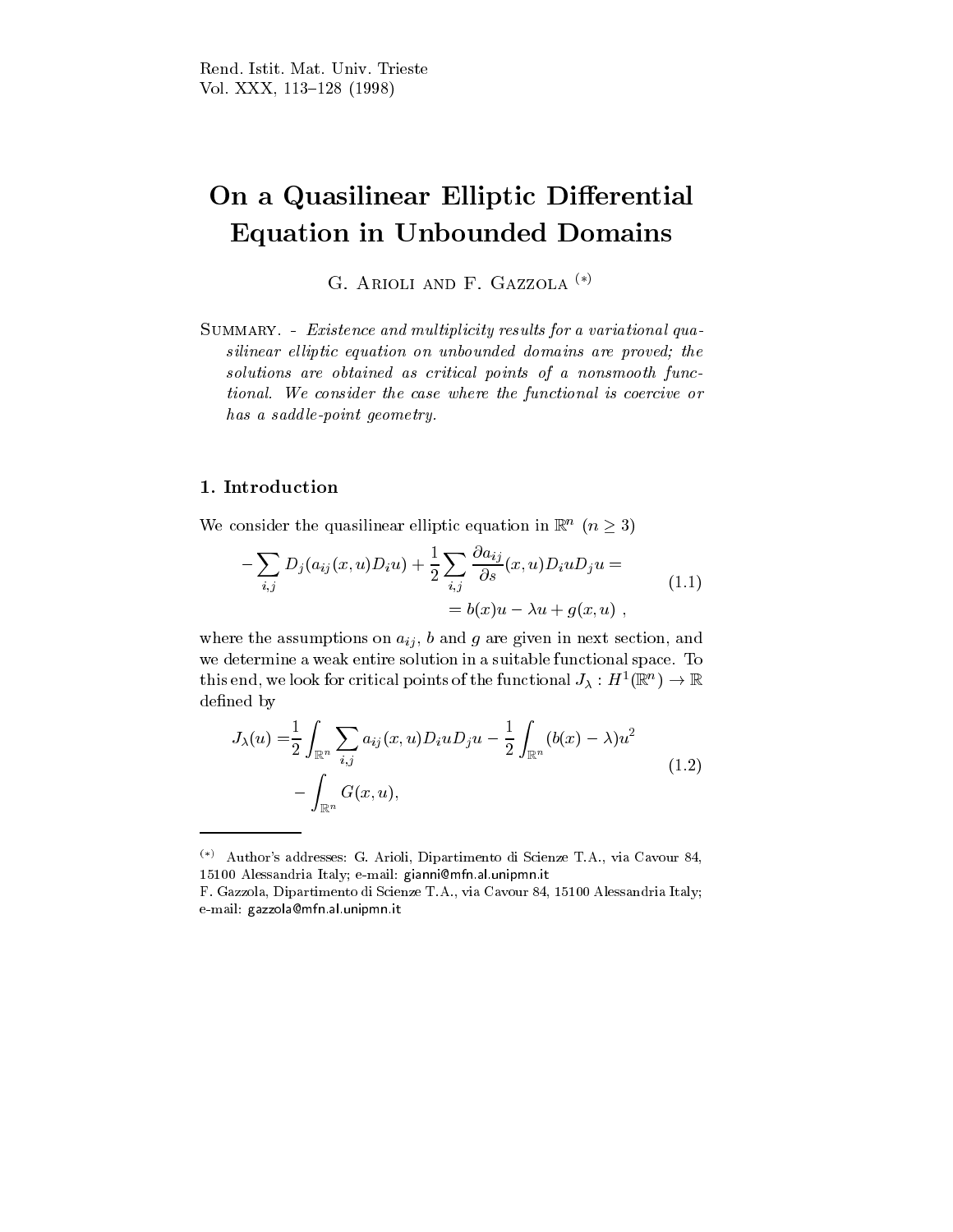where  $G(x,s) = \int_0^s g(x,t)dt$ ; the main difficulty is that the functional  $J_{\lambda}$  is not even locally Lipschitz continuous if the functions  $a_{ij}(x, s)$ depend on s. However, a more careful analysis of  $J_{\lambda}$  shows that it has some differentiability properties: as pointed out in  $[4]$ , the Gâteauxderivative of  $J_{\lambda}$  exists at least in the smooth directions; namely, for all  $u \in H^1(\mathbb{R}^n)$  and  $\phi \in C_c^\infty(\mathbb{R}^n)$  it is possible to evaluate

$$
J'_{\lambda}(u)[\phi] = \int_{\mathbb{R}^n} \sum_{i,j} a_{ij}(x,u)D_i u D_j \phi + \frac{1}{2} \int_{\mathbb{R}^n} \sum_{i,j} \frac{\partial a_{ij}}{\partial s}(x,u)D_i u D_j u \phi
$$

$$
- \int_{\mathbb{R}^n} (b(x) - \lambda) u \phi - \int_{\mathbb{R}^n} g(x,u) \phi.
$$

According to the nonsmooth critical point theory developed in [8, 9], the generalized critical points u of  $J_{\lambda}$  satisfy  $J'_{\lambda}(u)[\phi] = 0$  for all  $\phi \in C_c^{\infty}(\mathbb{R}^n)$  and hence solve (1.1) in distributional sense. In Section 3 we briefly recall the basic definitions and properties of this theory and we refer to the original papers for an extensive treatment.

Existence results for (1.1) in a bounded domain were proved in [1]; in this paper we extend these results to  $\mathbb{R}^n$ : in fact, the statements proved below hold for any unbounded smooth domain.

In (1.1) we assume that  $\lambda \geq 0$  and we look for solutions in different functional spaces when  $\lambda > 0$  or  $\lambda = 0$ ; we first prove an existence result for (1.1) in the general case and then a multiplicity result in the case where the functions  $a_{ij}$  and g are, respectively, even and odd with respect to u.

## 2. Statement of the results

We assume an ellipticity condition on the matrix  $[a_{ij}(x, s)]$  and a semipositivity condition on the matrix  $\left[ s \frac{\partial a_{ij}}{\partial s}(x, s) \right]$ ; more precisely, we assume that there exists  $\nu > 0$  such that for a.e.  $x \in \mathbb{R}^n$ , all  $s \in \mathbb{R}$  and all  $\xi \in \mathbb{R}^n$ 

$$
\sum_{i,j} a_{ij}(x,s)\xi_i\xi_j \ge \nu |\xi|^2 \tag{2.1}
$$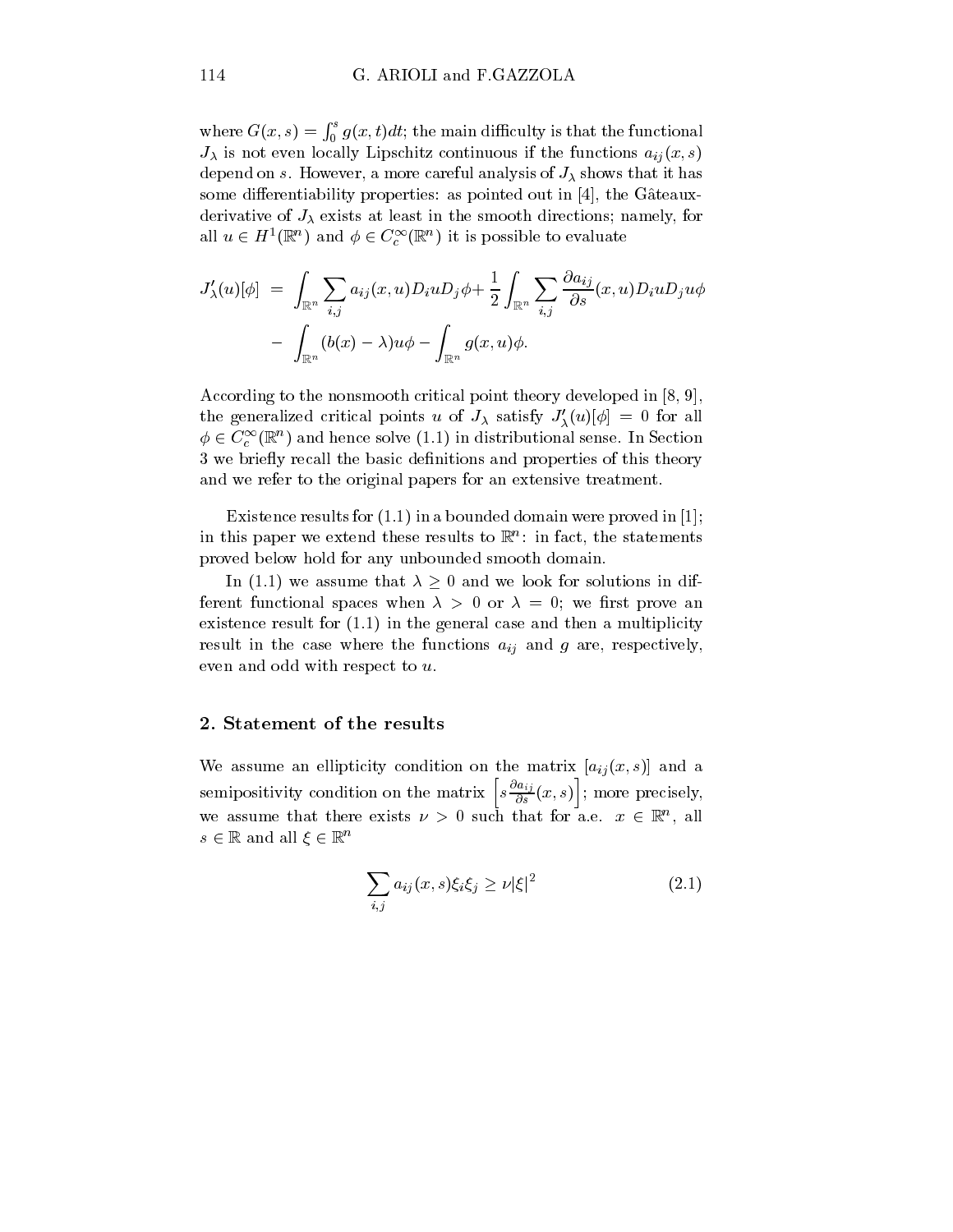and

$$
s\sum_{i,j}\frac{\partial a_{ij}}{\partial s}(x,s)\xi_i\xi_j\geq 0.\tag{2.2}
$$

We require the coefficients  $a_{ij}(x, u)$  and  $b(x)$  to satisfy

$$
\begin{cases}\n a_{ij} \equiv a_{ji} \\
a_{ij}(x, s), \frac{\partial a_{ij}}{\partial s}(x, s) \in L^{\infty}(\mathbb{R}^n \times \mathbb{R}, \mathbb{R}) \\
a_{ij}(x, \cdot) \in C^1(\mathbb{R}) \text{ for a.e. } x \in \mathbb{R}^n \\
\lim_{|s| \to \infty} a_{ij}(x, s) = A_{ij}(x)\n\end{cases}
$$
\n(2.3)

and

$$
b \in L^{\frac{n}{2}}(\mathbb{R}^n). \tag{2.4}
$$

Let  $g: \mathbb{R}^n \times \mathbb{R} \to \mathbb{R}$  be a Caratheodory function and assume that there exist  $\alpha \in L^{\frac{n}{n+2}}(\mathbb{R}^n)$  and  $\beta \in L^{\frac{n}{2}}(\mathbb{R}^n)$  such that

$$
|g(x,s)| \le \alpha(x) + \beta(x)|s| \text{ for all } s \in \mathbb{R} \text{ and for a.e. } x \in \mathbb{R}^n \quad (2.5)
$$

and

$$
\lim_{|s| \to \infty} \frac{g(x, s)}{s} = 0 \text{ uniformly w.r.t. } x \in \mathbb{R}^n; \tag{2.6}
$$

furthermore, if  $G(x, s) = \int_0^s g(x, t)dt$ , we require that

$$
G(x, s) \to +\infty \text{ if } |s| \to \infty \text{ for a.e. } x \in \mathbb{R}^n, \qquad (2.7)
$$

$$
2G(x, s) - sg(x, s) \to +\infty \text{ if } |s| \to \infty \text{ for a.e. } x \in \mathbb{R}^n, \qquad (2.8)
$$

$$
2G(x, s) - sg(x, s) \ge 0 \text{ for a.e. } x \in \mathbb{R}^n \text{ and for all } s \in \mathbb{R} \qquad (2.9)
$$

and that there exists  $\gamma \in L^1(\mathbb{R}^n)$  such that

$$
G(x, s) \ge \gamma(x) \text{ for a.e. } x \in \mathbb{R}^n \text{ and for all } s \in \mathbb{R};\tag{2.10}
$$

an example of a function  $g$  satisfying the above requirements is given by  $q(x, s) = s e^{i\theta}$ .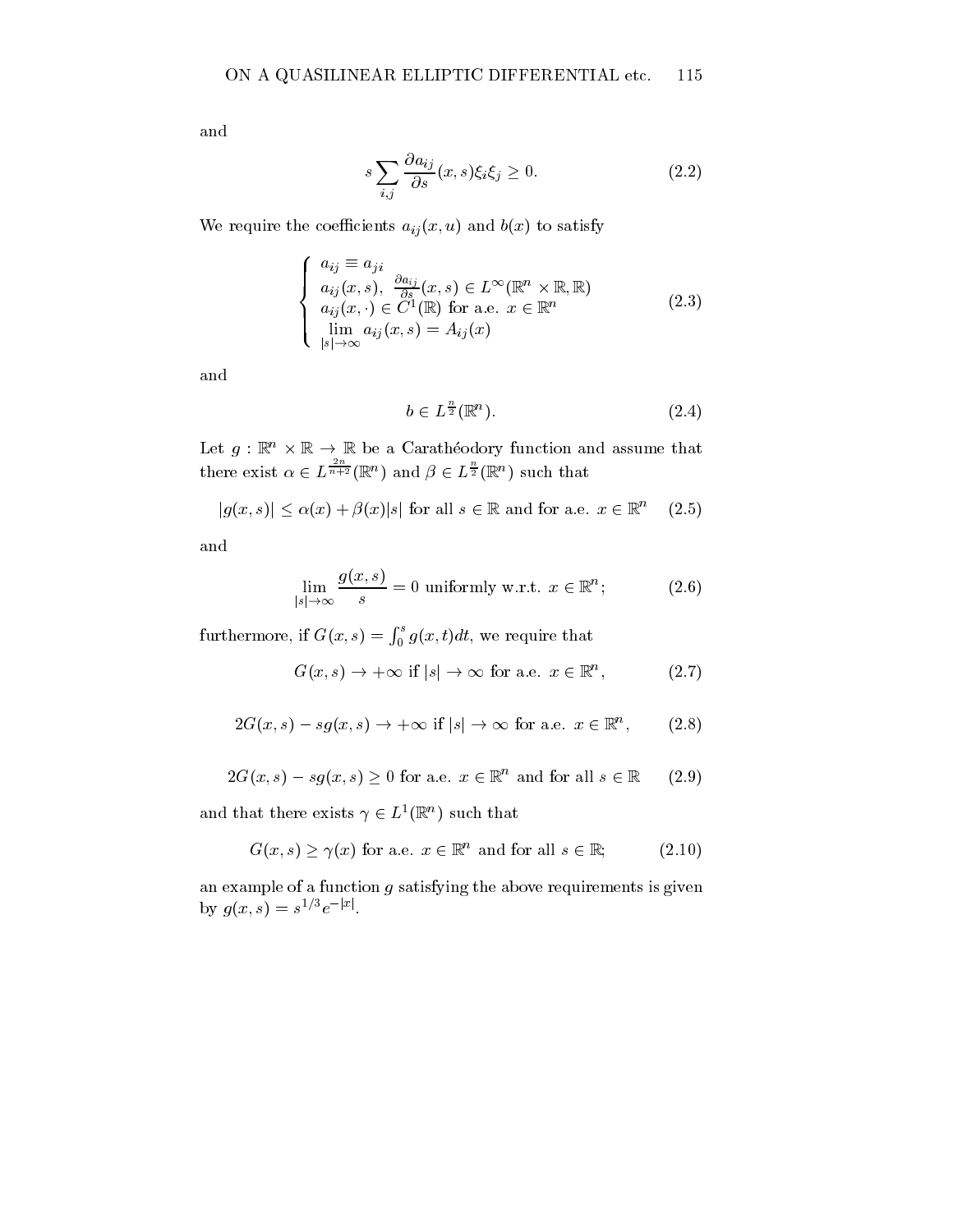Denote by  $\mathcal{D}=\mathcal{D}^{1,2}(\mathbb{R}^n)$  the closure of  $C_c^\infty$  (the space of smooth functions in  $\mathbb{R}^n$  with compact support) with respect to the norm  $\|\phi\|^2=\int_{\mathbb{R}^n}|\nabla\phi|^2$  and by  $H=H^1(\mathbb{R}^n)$  the closure of  $C_c^\infty$  with respect to the norm  $\|\phi\|_H^2 = \int_{\mathbb{R}^n} |\nabla \phi|^2 + \phi^2;$  we consider the standard Hilbert structure on the spaces  $D$  and  $H$ . Under the above assumptions we prove:

**Theorem 2.1.** Assume (2.1)-(2.10). Then if  $\lambda = 0$  equation (1.1) admits a weak solution  $u_0 \in \mathcal{D}$ , while for all  $\lambda > 0$  equation (1.1) admits a weak solution  $u_{\lambda} \in H$ .

In order to establish the geometrical properties of the functional  $J_0$ , we consider the linear self-adjoint operator  $L^{\infty} : \mathcal{D} \to \mathcal{D}$  implicitly defined by

$$
(L^{\infty}u,v) = \int_{\mathbb{R}^n} \sum_{i,j} A_{ij}(x) D_i u D_j v - b(x) u v.
$$
 (2.11)

It is well known (see [10] for an extensive treatment of the topic) that under the assumptions we take on  $A_{ij}$  and b the whole spectrum  $\sigma(L^{\infty})$  but a finite set of eigenvalues with finite multiplicity is contained in some interval  $[\mu_{\min}, \mu_{\max}]$  with  $0 < \mu_{\min} \leq \mu_{\max} < +\infty$ . As  $L^{\infty}$  is self-adjoint, there exist orthogonal subspaces  $\mathcal{D}^{+}$ ,  $\mathcal{D}^{\upsilon}$  and  $\mathcal{D}^-$  of D such that  $\mathcal{D} = \mathcal{D}^+ \oplus \mathcal{D}^0 \oplus \mathcal{D}^-$  and  $L^{\infty}$  is positive definite on  $\mathcal{D}^+$ , negative definite on  $\mathcal{D}^-$  and  $\mathcal{D}^0 = \ker L^{\infty}$ ; let k be the number of nonpositive eigenvalues, i.e.  $k = \dim \mathcal{D}^0 + \dim \mathcal{D}^-$ .

Similarly, to consider the case  $\lambda > 0$  we define the linear selfadjoint operator  $L^\infty_\lambda : H \to H$  by

$$
(L_{\lambda}^{\infty}u,v)_{H} = \int_{\mathbb{R}^{n}} \sum_{i,j} A_{ij}(x)D_{i}uD_{j}v - (b(x) - \lambda)uv.
$$
 (2.12)

The spectrum  $\sigma(L_{\lambda})$  but a nime set of eigenvalues with finite multiplicity is contained in  $[\lambda/2, +\infty)$ , the space H splits orthogonally into the positive, null and negative subspaces  $H^- \oplus H^{\circ} \oplus H^+$  and if k is the number of nonpositive eigenvalues of  $L_{\lambda}^{+}$ , then  $\kappa = \dim H^+ + \dim H^-$ .

The equation is said to be resonant when the corresponding linear operator has a nontrivial kernel; the resonant case is in general more difficult to handle because no a priori estimates are available.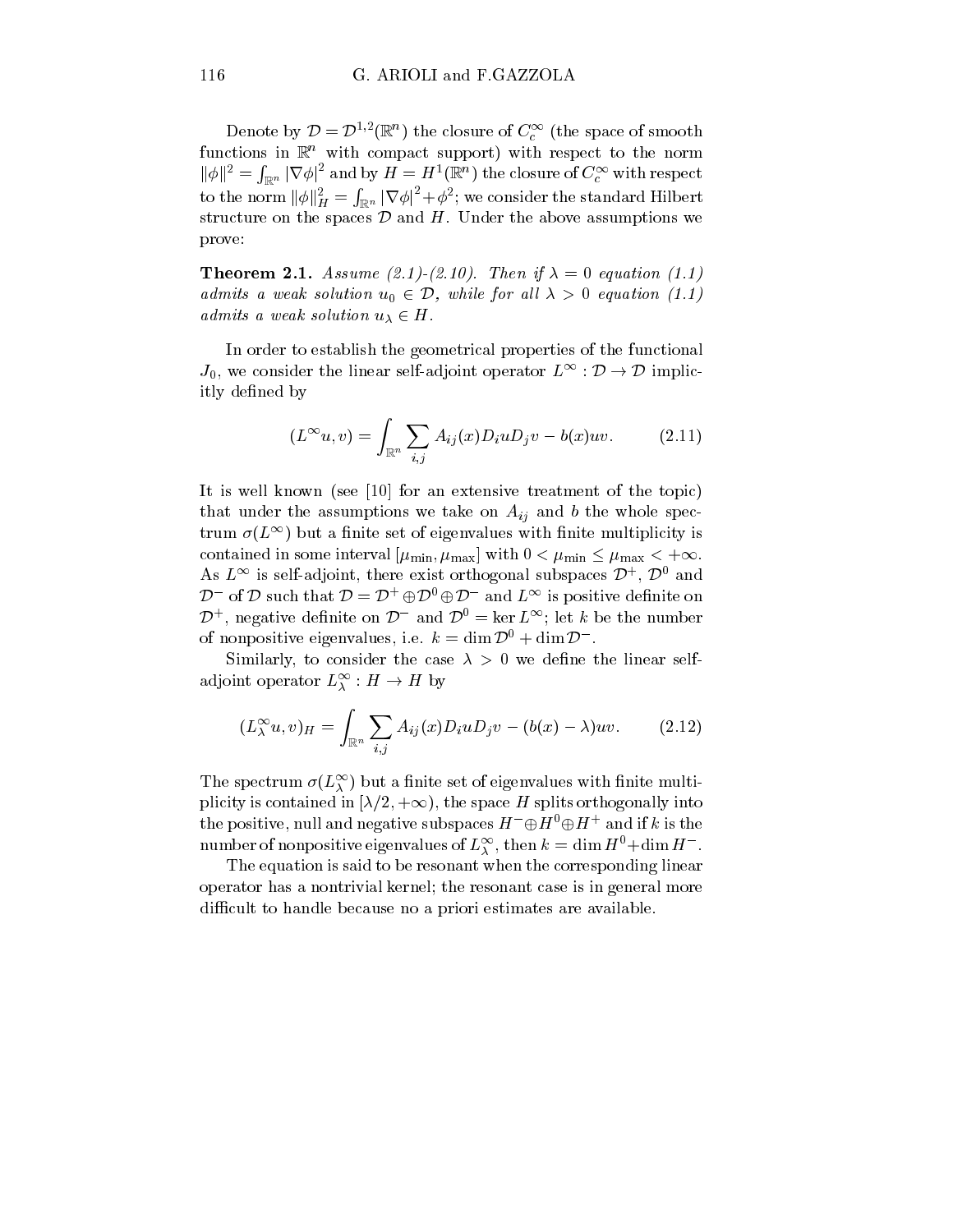If the coefficients of the equation satisfy for all  $s \in \mathbb{R}$  and for a.e.  $x \in \mathbb{R}^n$  the following symmetries

$$
a_{ij}(x,s) = a_{ij}(x,-s) \text{ and } g(x,s) = -g(x,-s), \tag{2.13}
$$

then  $u \equiv 0$  is a solution of equation (1.1) and nontrivial solutions can be obtained by applying index theory: assume that  $\alpha \equiv 0$  in (2.5) and let

$$
g_0(x) = \limsup_{s \to 0} \frac{2G(x, s)}{s^2},
$$
\n(2.14)

then  $g_0 \in L^{\frac{1}{2}}(\mathbb{R}^n)$ . Define the linear self-adjoint operators  $L^0$ :  $\mathcal{D} \to \mathcal{D}$  and  $L^0_{\lambda}: H \to H$  by

$$
(L^0u,v)=\int_{\mathbb{R}^n}\sum_{i,j}a_{ij}(x,0)D_iuD_jv-b(x)uv-g_0(x)uv
$$

and

$$
(L^0_\lambda u,v)_H=\int_{\mathbb{R}^n}\sum_{i,j}a_{ij}(x,0)D_iuD_jv-(b(x)-\lambda)uv-g_0(x)uv.
$$

The operators  $L^2$  and  $L^2_{\lambda}$  have the same properties of  $L^2$  and  $L^2_{\lambda}$ : in particular their positive subspaces have finite codimensions, which we denote by  $m$ . We prove the following:

**Theorem 2.2.** Assume (2.1)-(2.10) and (2.13). Let  $\lambda = 0$  (resp.  $\lambda > 0$ ) and let m and k be defined as above. If  $k > m$ , then equation  $(1.1)$  admits at least  $k - m$  pairs of nontrivial weak solutions in  $D$  $(resp. H).$ 

## 3. Variational setting

We briefly recall some basic definitions of the nonsmooth critical point theory introduced in [8, 9].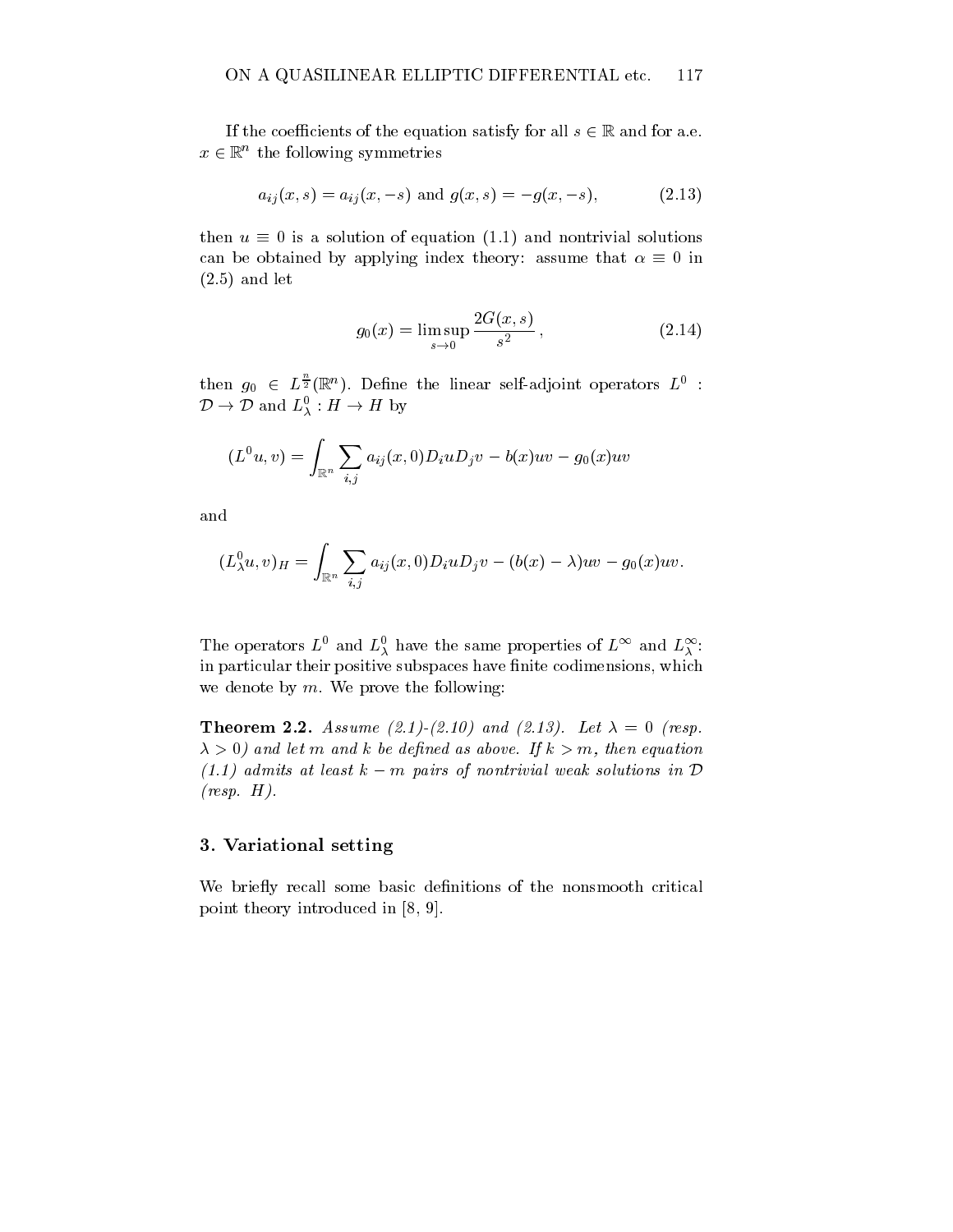**Definition 3.1.** Let  $(X, d)$  be a metric space,  $I \in C(X, \mathbb{R})$  and let  $x \in X$ . We denote by  $|dI|(x)$  the supremum of the  $\sigma \in [0, +\infty)$  such that there exist  $\delta > 0$  and a continuous map

$$
\mathcal{H}: B(x,\delta) \times [0,\delta] \longrightarrow B(x,2\delta)
$$

such that for all  $y \in B(x, \delta)$  and for all  $t \in [0, \delta]$  we have

$$
d(\mathcal{H}(y,t),y) \leq t \text{ and } I(\mathcal{H}(y,t)) \leq I(y) - \sigma t
$$

where  $B(x, r) := \{y \in X, d(x, y) < r\}$ ;  $|dI|(x)$  is called the weak slope of  $I$  at  $x$ .

**Definition 3.2.** Let  $(X, d)$  be a metric space and  $I \in C(X, \mathbb{R})$ ; a point  $x \in X$  is said to be critical for I if  $|dI|(x)=0$ . A real number c is said to be a critical value for I if there exists  $x \in X$  such that  $I(x) = c$  and  $|dI|(x) = 0$ .

We will prove that the functional  $J_{\lambda}$  satisfies a weaker version of the Palais-Smale condition which is due to Cerami [6] in the smooth context: in our framework the Palais-Smale-Cerami (PSC) sequences and the PSC condition are defined as follows:

**Definition 3.3.** Let X be a Banach space and let  $I \in C(X, \mathbb{R})$ . A sequence  $\{x_m\} \subset X$  is called PSC sequence if  $I(x_m)$  is bounded and  $(1 + ||x_m||) dI|(x_m) \rightarrow 0$ . We say that I satisfies the PSC condition if all its PSC sequences are precompact.

Following [1] we introduce

**Definition 3.4.** Let X be a Banach space, let  $I \in C(X,\mathbb{R})$  and let Y be a dense subspace of X. If the directional derivative of  $I$  exists for all x in X in all the directions  $y \in Y$  we say that I is weakly Ydifferentiable and we call weak Y-slope in  $x$  the extended real number

$$
||I'_Y(x)||_* := \sup\{I'(x)[\phi] : \phi \in Y, ||\phi||_X = 1\}.
$$

We can now state the version of the saddle point theorem which we use:

**Theorem 3.1.** Let  $\lambda = 0$  (resp.  $\lambda > 0$ ),  $\mathcal{D} = V \oplus W$  (resp. H =  $V \oplus W$ ), where  $V \neq \{0\}$  is finite dimensional; let  $J_{\lambda}$  be defined as in (1.2) and assume that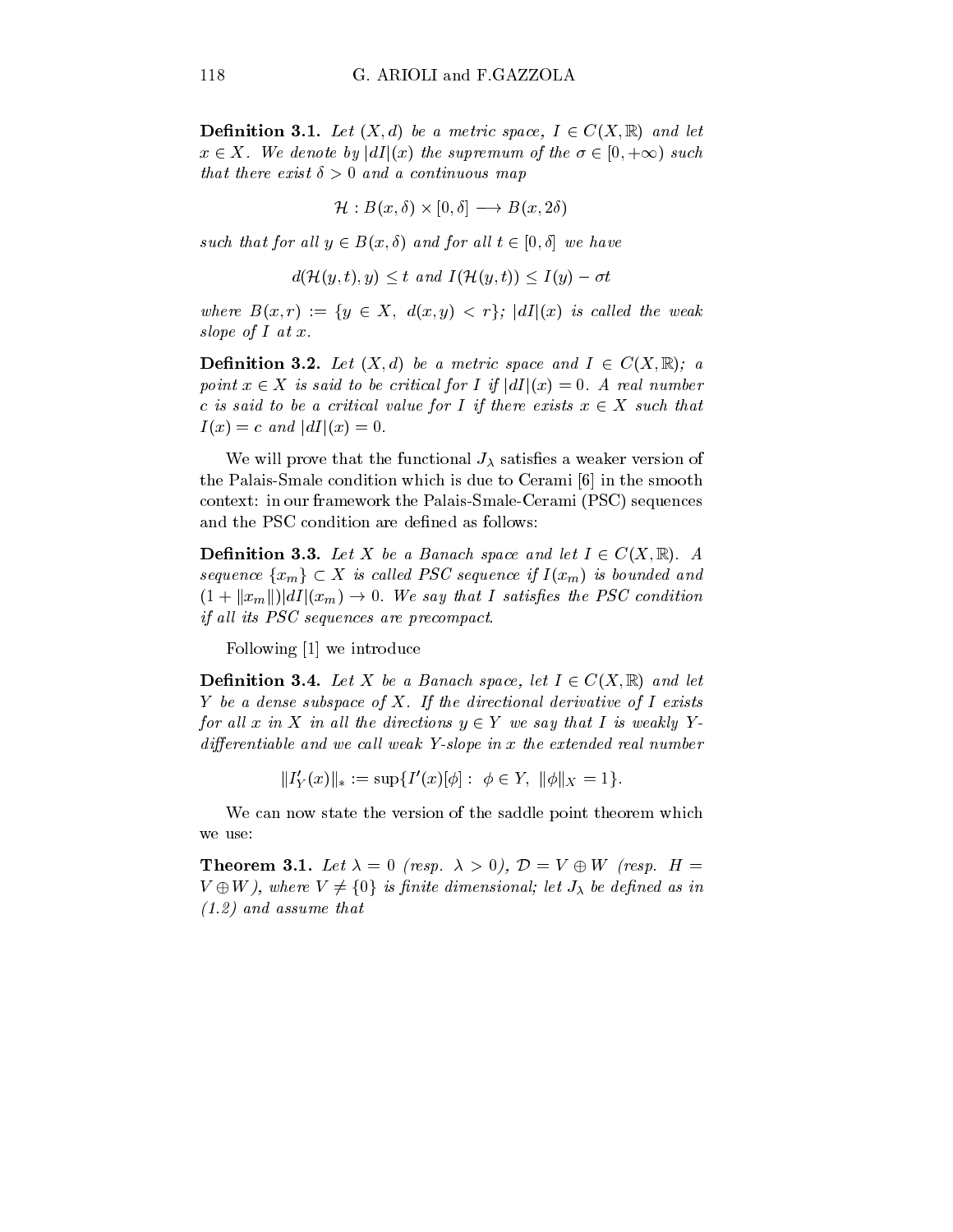- (i)  $J_{\lambda}$  satisfies the PSC condition
- (ii) there exists  $\beta \in \mathbb{R}$  such that  $J_{\lambda}(x) \geq \beta$  for all  $x \in W$
- (iii) there exist  $\alpha < \beta$  and  $R > 0$  such that  $I(x) \leq \alpha$  for all  $x \in$  $\partial B_R \bigcap V$

Then equation (1.1) has a solution  $u \in \mathcal{D}$  (resp.  $u \in H$ ) in distributional sense.

*Proof.* The functional  $J_{\lambda}$  is of the type

$$
J_{\lambda}(u) = \int_{\mathbb{R}^n} L_{\lambda}(x, u, \nabla u) dx, \qquad (3.1)
$$

where  $L_{\lambda}: \mathbb{R}^n \times \mathbb{R} \times \mathbb{R}^n \rightarrow \mathbb{R}$  satisfies the following assumptions for all  $\lambda \geq 0$ :

 $L_{\lambda}(x, s, \xi)$  is measurable with respect to x for all  $(s, \xi) \in \mathbb{R} \times \mathbb{R}^n$  $L_{\lambda}(x, s, \xi)$  is of class  $C^1$  with respect to  $(s, \xi)$  for a.e.  $x \in \mathbb{R}^n$ 

and there exist  $h_1 \in L^1(\mathbb{R}^n)$ ,  $h_2 \in L^1_{loc}(\mathbb{R}^n)$ ,  $h_3 \in L^{\infty}_{loc}(\mathbb{R}^n)$  and  $c \in (0, +\infty)$  such that for all  $(s, \xi) \in \mathbb{R} \times \mathbb{R}^n$  and a.e.  $x \in \mathbb{R}^n$  the following inequalities hold:

$$
|L_{\lambda}(x, s, \xi)| \leq h_1(x) + c(|s|^{\frac{2n}{n-2}} + |\xi|^2)
$$
  

$$
\left|\frac{\partial L_{\lambda}}{\partial s}(x, s, \xi)\right| \leq h_2(x) + h_3(x)(|s|^{\frac{2n}{n-2}} + |\xi|^2)
$$
  

$$
\left|\frac{\partial L_{\lambda}}{\partial \xi}(x, s, \xi)\right| \leq h_2(x) + h_3(x)(|s|^{\frac{2n}{n-2}} + |\xi|^2);
$$

if  $\lambda > 0$ , i.e. if we set the problem in the space H, then the first inequality is replaced by the weaker  $|L_\lambda(x,s,\xi)| \leq h_1(x) + c(|s|^{\frac{-\alpha}{n-2}} +$  $s^2 + |\xi|^2$ ). With the above growth conditions and by adapting Theorem 1.5 in [4] to our case, we infer that  $J_{\lambda}$  is continuous, weakly  $C_c^-(\mathbb{R}^n)$  – differentiable and that the weak slope gives an upper estimate of the weak  $C_c^{\text{-}}(\mathbb{R}^n)$  -slope, i.e.

$$
|dJ_{\lambda}|(u) \ge ||(J_{\lambda})'_{C_{c}^{\infty}}(u)||_{*}.
$$
\n(3.2)

In particular, if u is a critical point of  $J_{\lambda}$ , then equation (1.1) is satisfied in distributional sense. To complete the proof it suffices to reason as for Theorems 3 and 5 in [1]. $\Box$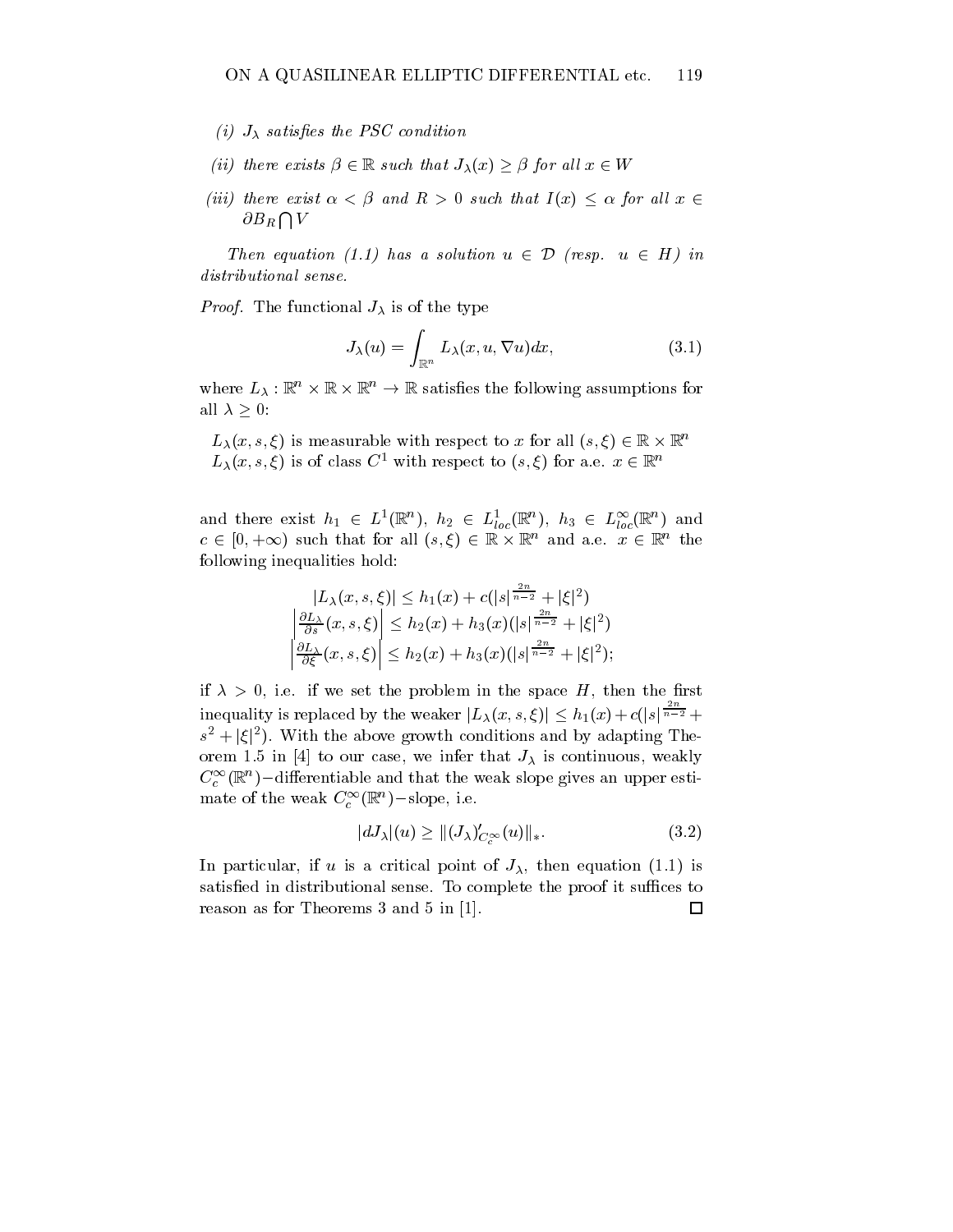**Remark.** If  $\lambda > 0$  and  $u \in H$  satisfies  $|dJ_{\lambda}|(u) < +\infty$ , then it is well known that the conditions  $(2.1)-(2.5)$  imply

$$
\sum_{i,j} \frac{\partial a_{ij}}{\partial s}(x,u) D_i u D_j u u \in L^1(\mathbb{R}^n)
$$

and therefore  $J'_{\lambda}(u)[u]$  is well defined, see [4, 5] for details. The case  $\lambda = 0$  and  $u \in \mathcal{D}$  can be handled similarly by extending the result in [3] to the following lemma:

**Lemma 3.2.** Let  $\Omega$  be (any) open set in  $\mathbb{R}^n$  let  $T \in [\mathcal{D}^{1,2}(\Omega)]^* \cap$  $L^1_{loc}(\Omega)$  and  $u \in \mathcal{D}^{1,2}(\Omega)$  satisfying  $Tu \geq f$  in  $\Omega$  for some function  $f \in L^1(\Omega)$ . Then  $Tu \in L^1(\Omega)$  and the duality product  $\langle T, u \rangle$  equals  $\int_{\Omega} Tu.$ 

Proof. The proof follows by inspection of the proof in [3].

If the equation is invariant under a  $\mathbb{Z}_2$ -action, Theorem 4 in [1] yields:

Theorem 3.3. Take the same assumptions of Theorem 3.1; assume moreover that  $J_{\lambda}$  is even and that there exist  $\rho, \sigma > 0$  and a subspace U of  $D$  (resp.  $H$ ) of finite codimension such that

- (iv)  $J_{\lambda}(x) \geq \sigma$  for all  $x \in \partial B_{\rho} \cap U$
- (v) codim(U)  $<$  dim(V).

Then the equation (1.1) admits at least  $\dim(V) - \text{codim}(U)$  pairs of nontrivial distinct solutions in distributional sense in  $\mathcal D$  (resp. H).

## 4. Preliminary lemmas

Let  $\Omega \subset \mathbb{R}^n$  and  $p \geq 1$ ; we set  $||u||_{L^p(\Omega)} = (\int_{\Omega} |u|^p)^{1/p}$  and  $||u||_p =$  $\left(\int_{\mathbb{R}^n} |u|^p\right)^{1/p}$ . The following lemma states that  $\int_{\mathbb{R}^n} G(x, u_m)$  is subquadratic for diverging  $u_m$ 

**Lemma 4.1.** Assume (2.5) and (2.6). If  $\{u_m\} \subset \mathcal{D}$  (resp.  $\{u_m\} \subset$ H) is a sequence such that  $||u_m|| \to \infty$  (resp.  $||u_m||_H \to \infty$ ), then

$$
\frac{\int_{\mathbb{R}^n} G(x, u_m)}{\|u_m\|^2} \to 0 \quad \left(\text{resp. } \frac{\int_{\mathbb{R}^n} G(x, u_m)}{\|u_m\|^2_H} \to 0\right) \text{ as } m \to \infty.
$$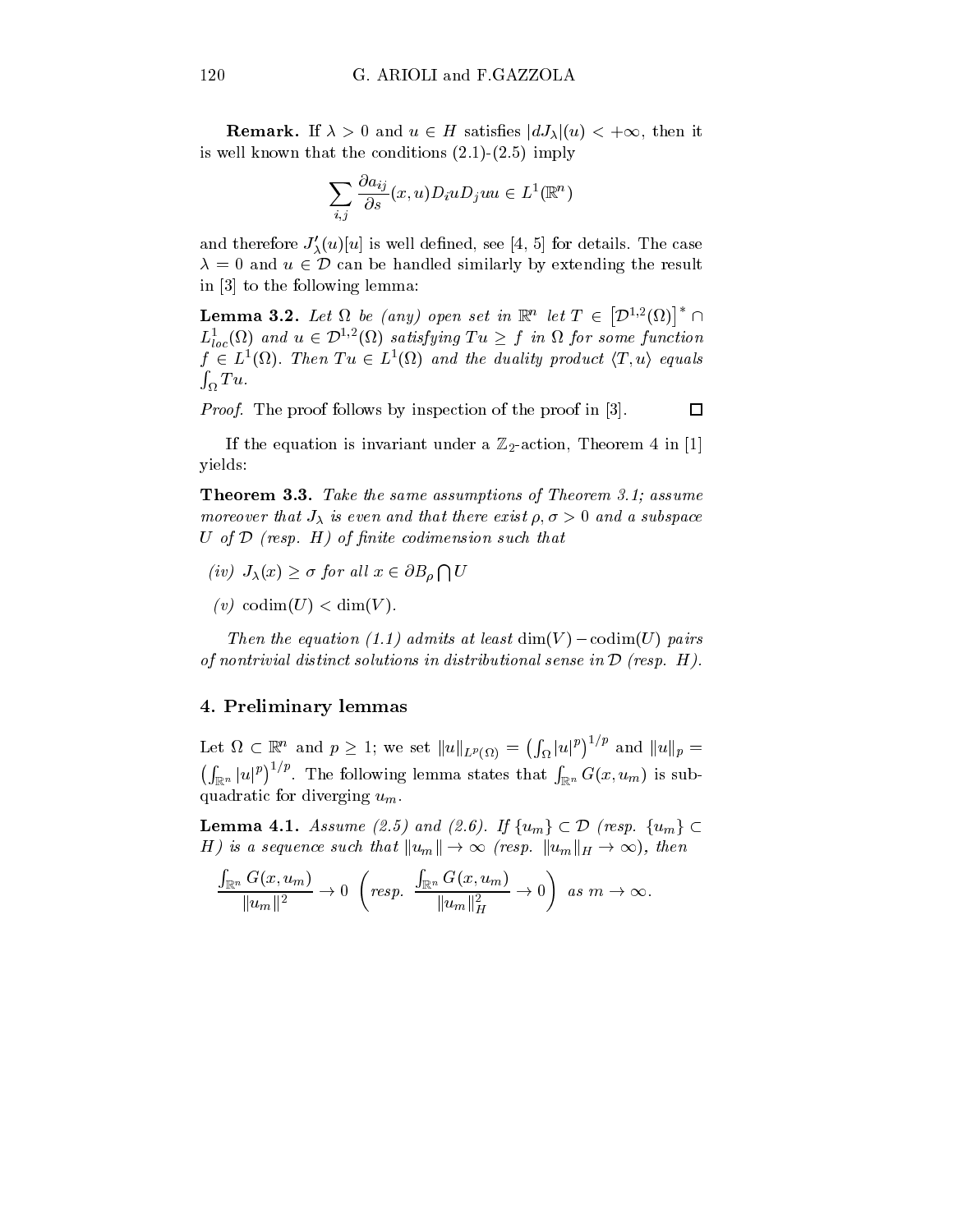*Proof.* Let  $\{u_m\} \subset \mathcal{D}$  be such that  $||u_m|| \to \infty$ ; we claim that there exists a sequence  $\{\varepsilon_m\} \subset \mathbb{R}^+$  such that  $\varepsilon_m \to 0$  and, for a.e.  $x \in \mathbb{R}^n$ 

$$
|G(x, u_m(x))| \leq \alpha(x) ||u_m||^{1/2} + \frac{\beta(x)}{2} ||u_m|| + \varepsilon_m |u_m(x)|^2 . \quad (4.1)
$$

Take  $x \in \mathbb{R}^n$ ; we prove (4.1) in the case  $u_m(x) > 0$ , the case  $u_m(x) < \infty$ 0 being similar. If  $u_m(x) < ||u_m||^{1/2}$  then, by (2.5) we have

$$
|G(x, u_m(x))| \leq \int_0^{||u_m||^{1/2}} |g(x, t)| dt \leq \int_0^{||u_m||^{1/2}} (\alpha(x) + \beta(x) \cdot t) dt
$$
  
=  $\alpha(x) ||u_m||^{1/2} + \frac{\beta(x)}{2} ||u_m||$ 

and (4.1) follows. If  $u_m(x) \geq ||u_m||^{1/2}$ , by Hölder inequality we get

$$
\int_{\|u_m\|^{\frac{1}{2}}}^{u_m(x)} t \left| \frac{g(x,t)}{t} \right| dt \leq \left[ \int_{\|u_m\|^{\frac{1}{2}}}^{u_m(x)} t^2 dt \right]^{\frac{1}{2}} \cdot \left[ \int_{\|u_m\|^{\frac{1}{2}}}^{u_m(x)} \left| \frac{g(x,t)}{t} \right|^2 dt \right]^{\frac{1}{2}}
$$
  

$$
\leq |u_m(x)|^{\frac{3}{2}} \cdot \varepsilon_m |u_m(x)|^{\frac{1}{2}},
$$

where  $\varepsilon_m$  depends on  $\|u_m\|$  and by (2.6)  $\varepsilon_m \to 0$ ; combining this with the previous inequality we obtain  $(4.1)$ .

Choose  $\varepsilon > 0$  and let  $\Omega \subset \mathbb{R}^n$  be a bounded open set such that  $\|\beta\|_{L^{\frac{n}{2}}(\Omega^c)} < \varepsilon$ , where  $\Omega^c = \mathbb{R}^n \setminus \Omega$ . By Hölder inequality, the  $\sim$ continuous embedding  $\mathcal{D} \subset L^{\overline{n-2}}(\mathbb{R}^n)$  and  $(2.5)$  we have

$$
\left| \int_{\Omega^c} G(x, u_m) \right| \le
$$
  
\n
$$
\leq ||\alpha||_{L^{\frac{2n}{n+2}}(\Omega^c)} ||u_m||_{L^{\frac{2n}{n-2}}(\Omega^c)} + \frac{1}{2} ||\beta||_{L^{\frac{n}{2}}(\Omega^c)} ||u_m||_{L^{\frac{2n}{n-2}}(\Omega^c)}^2
$$
  
\n
$$
\leq c ||u_m|| + \varepsilon c ||u_m||^2;
$$

furthermore, by integrating (4.1) we have

$$
\left| \int_{\Omega} G(x, u_m) \right| \leq c \|u_m\| + \varepsilon_m \|u_m\|_{L^2(\Omega)}^2,
$$

and these two inequalities yield the result by the arbitrariness of  $\varepsilon$ . The proof in the  $H$  case follows similarly.  $\Box$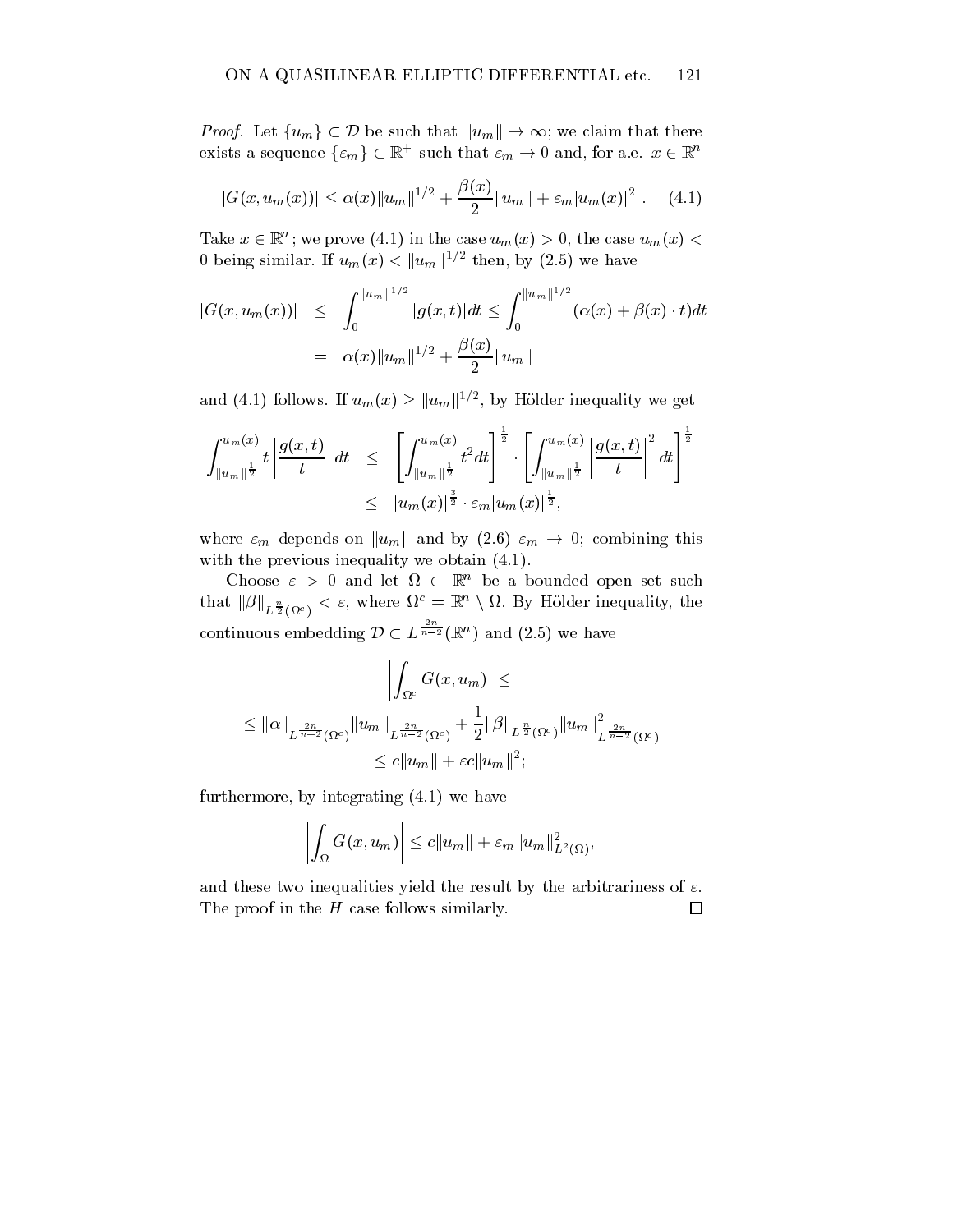From now on, all the assumptions of Theorem 2.1 are taken. We

prove that for every unbounded sequence  $\{u_m\}$  such that  $J_\lambda(u_m)$  is upper bounded, we can estimate the growth of its norm by means of a suitable local  $L$  -norm:  $\hskip.1in$ 

**Lemma 4.2.** Let  $\lambda = 0$  (resp.  $\lambda > 0$ ). There exist a bounded set  $\Omega\,\subset\,\mathbb{R}^n$  and  $\eta\,>\,0$  such that for all sequences  $\{u_m\}\,\subset\,\mathcal{D}$  (resp.  $\{u_m\} \subset H$ ) satisfying  $\sup J_\lambda(u_m) < \infty$  and  $||u_m|| \to \infty$  (resp.  $||u_m||_H \to \infty$ ) the following inequality holds:

$$
||u_m|| \leq \eta ||u_m||_{L^2(\Omega)} \qquad \text{(resp. } ||u_m||_H \leq \eta ||u_m||_{L^2(\Omega)}\text{)}.
$$

*Proof.* We first consider the case  $\lambda = 0$  and  $\{u_m\} \subset \mathcal{D}$ ; for all  $\varepsilon > 0$ there exist an open bounded set  $\Omega_{\varepsilon}$  and two functions  $b_1 \in L^{\frac{1}{2}}(\mathbb{R}^n)$  $\text{and}\ b_2\in L^\infty(\mathbb{R}^n) \text{ such that } b=b_1+b_2, \, \|b_1\|_{\frac{n}{2}}<\varepsilon \text{ and } \text{supp} b_2\subset \Omega_\varepsilon.$ Indeed choose  $\Omega_{\varepsilon}$  so that  $\|b\|_{L^{\frac{n}{2}}(\Omega_{\varepsilon}^{c})}<\frac{\varepsilon}{2}.$  The restriction of  $b$  to  $\Omega_{\varepsilon}$ is in  $L^{\frac{1}{2}}(\Omega_{\varepsilon})$ , therefore there exist two functions  $b_2$  and  $b_3$  such that  $b_2\in L^\infty(\Omega_\varepsilon),\, b_3\in L^\frac{\infty}{2}(\Omega_\varepsilon)\,\,\text{and}\,\, \left\|b_3\right\|_{L^\frac{n}{2}(\Omega_\varepsilon)}<\frac{\varepsilon}{2}.$  To conclude take

$$
b_1(x) = \begin{cases} b_3(x) & \text{if } x \in \Omega_{\varepsilon} \\ b(x) & \text{if } x \notin \Omega_{\varepsilon} \end{cases}
$$

and

$$
b_2(x) = \begin{cases} \bar{b}_2(x) & \text{if } x \in \Omega_{\varepsilon} \\ 0 & \text{if } x \notin \Omega_{\varepsilon}. \end{cases}
$$

The result follows by choosing  $\varepsilon$  small enough, taking into account that D is continuously embedded into  $L^{\frac{n}{n-2}}$  and setting  $\Omega = \Omega_{\varepsilon}$ .

By  $(2.1)$  we have

$$
J_0(u_m) \ge c \|u_m\|^2 - \int_{\mathbb{R}^n} G(x, u_m) - \frac{1}{2} \int_{\mathbb{R}^n} b(x) u_m^2; \tag{4.2}
$$

then, by Lemma 4.1 and the previous observation we have

$$
\left| \int_{\mathbb{R}^n} b(x) u_m^2 \right| \leq \int_{\mathbb{R}^n} |b_1(x) u_m^2| + \int_{\Omega_{\varepsilon}} |b_2(x) u_m^2|
$$
  
\n
$$
\leq \|b_1\|_{\frac{n}{2}} \|u_m^2\|_{\frac{n}{n-2}} + \|b_2\|_{\infty} \|u_m\|_{L^2(\Omega_{\varepsilon})}^2
$$
  
\n
$$
\leq c \varepsilon \|u_m\|^2 + \|b_2\|_{\infty} \|u_m\|_{L^2(\Omega_{\varepsilon})}^2.
$$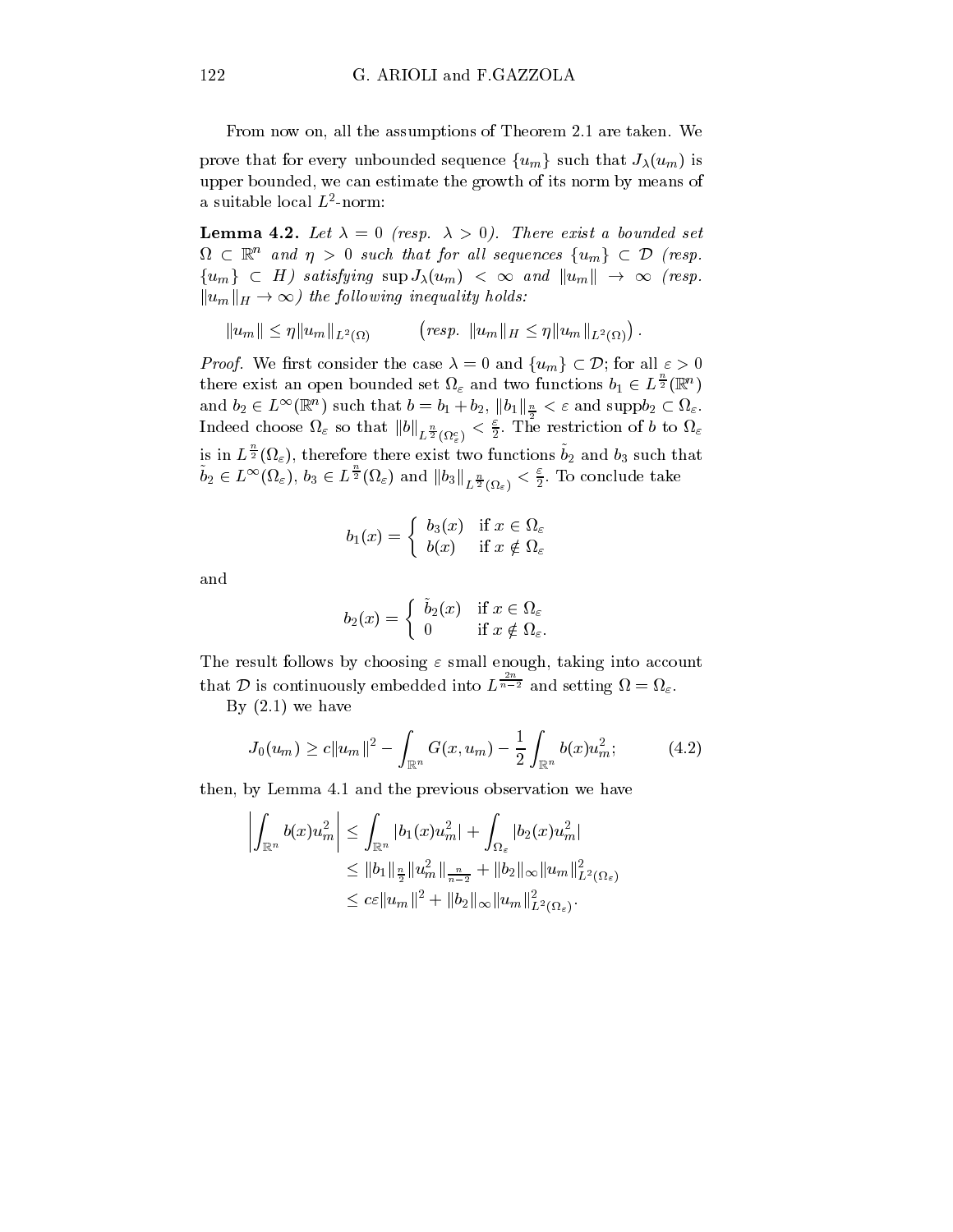In the  $H$  case the proof goes similarly: in particular note that inequality (4.2) still holds when changing to the  $H$ -norm because  $\lambda > 0.$  $\Box$ 

**Lemma 4.3.** All the PSC sequences for  $J_{\lambda}$  are bounded in  $D$  if  $\lambda = 0$ and in H if  $\lambda > 0$ .

*Proof.* We consider the case  $\lambda = 0$ ; the other one follows similarly. By contradiction, let  $\{u_m\}$  be a diverging PSC sequence; by the remark in the previous section, for  $m$  large we can evaluate  $J_0'(u_m)[u_m] - 2J_0(u_m)$  and taking into account (2.2) and (3.2) we have

$$
O(1) \ge \int_{\mathbb{R}^n} 2G(x, u_m) - g(x, u_m)u_m.
$$
 (4.3)

Let  $v_m(x) := \frac{u_{m}(x)}{||u_m||}$ , then there exists  $v \in \mathcal{D}$  such that, up to a subsequence,  $v_m \rightharpoonup v$  and therefore  $v_m \rightarrow v$  in  $L_{loc}^z$  and  $v_m(x) \rightarrow v(x)$ for a.e.  $x \in \mathbb{R}^n$ ; Lemma 4.2 implies that  $v \neq 0$ .

By (2.8) we infer that  $2G(x, u_m)-g(x, u_m)u_m \to +\infty$  on a subset of  $\mathbb{R}^n$  with positive measure, hence by (2.9) and Fatou Lemma

$$
\int_{\mathbb{R}^n} [2G(x, u_m) - g(x, u_m)u_m] \to +\infty,
$$

which contradicts (4.3).

**Lemma 4.4.** Let  $\{u_m\} \subset \mathcal{D}$  (resp.  $\{u_m\} \subset H$ ) be a PSC sequence for the functional  $J_0$  (resp.  $J_{\lambda}$  with  $\lambda > 0$ ). Then  $\{u_m\}$  is precompact.

*Proof.* Let  $\{u_m\}$  be a PSC sequence, by Lemma 4.3  $\{u_m\}$  is bounded, hence  $u_m \rightharpoonup u$  for some u. By a standard procedure, see e.g. Theorem 2.2.7 in [5], on a subsequence  $b(x)u_m \rightarrow b(x)u$  and  $g(x, u_m) \rightarrow$  $\mathbf{u}$  in  $\mathbf{u}$  is a set of  $\mathbf{u}$  $\frac{1}{n+2}$ ; then, by extending to  $\mathbb{R}^n$  Theorem 2.1 in [2], by taking into account the local  $L^2$  convergence of  $\{u_m\}$  to u and by reasoning as in Lemma 2.3 in [4], we infer that  $u$  is a solution in distributional sense of equation (1.1).

If  $\lambda = 0$ , then the result follows as in [4].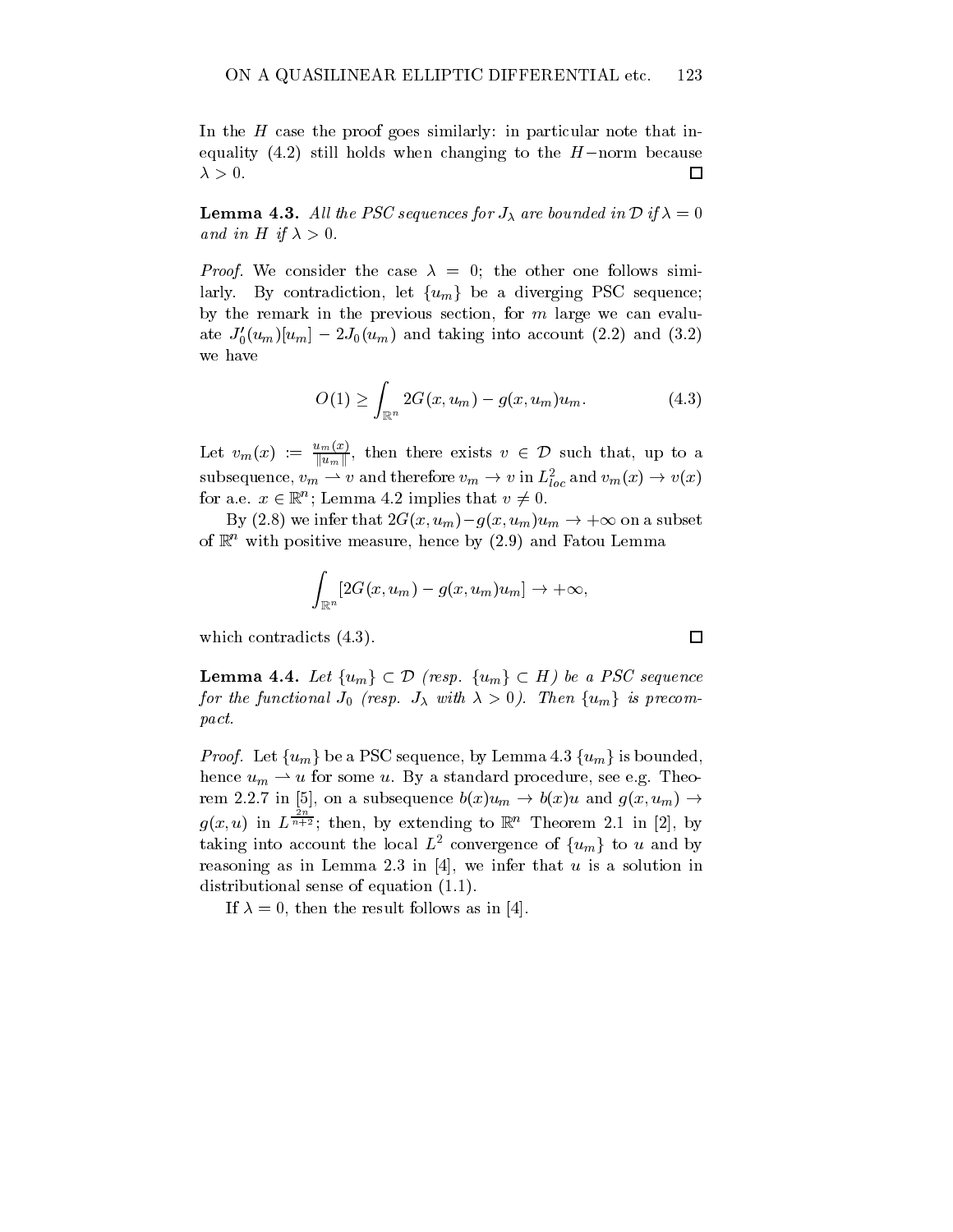If  $\lambda > 0$ , by taking the same steps as in the proof of inequality  $(2.3.10)$  in [4] we infer that

$$
\limsup_{m\to\infty}\int_{\mathbb{R}^n}\sum_{i,j}a_{ij}(x,u_m)D_iu_mD_ju_m+\lambda u_m^2\leq\\ \int_{\mathbb{R}^n}\sum_{i,j}a_{ij}(x,u)D_iuD_ju+\lambda u^2;
$$

by  $(2.1)$  we have

$$
\min\{\lambda,\nu\}\|u_m-u\|_H^2\\ \leq \int_{\mathbb{R}^n}\sum_{i,j}a_{ij}(x,u_m)D_iu_mD_ju_m-2\int_{\mathbb{R}^n}\sum_{i,j}a_{ij}(x,u_m)D_iu_mD_ju\\+\int_{\mathbb{R}^n}\sum_{i,j}a_{ij}(x,u_m)D_iuD_ju+\lambda\int_{\mathbb{R}^n}\left(u^2+u_m^2-2u_mu\right)
$$

and by Lebesgue dominated convergence theorem we obtain

$$
\limsup_{m \to \infty} \|u_m - u\|_H^2 \le 0
$$

which proves that  $u_m \to u$  in H.

#### 5. Proofs of the results

Recall that we defined  $k$  to be the number of nonpositive eigenvalues of  $L^{\infty}$  (resp.  $L^{\infty}_{\lambda}$ ) counted with their multiplicity. We first consider the case  $\lambda = 0$  and  $k \ge 1$  and we prove that the geometrical requirements of the saddle point theorem hold.

Proposition 5.1. Assume  $(2.1)$ - $(2.10)$ . Then

- (i) there exists  $\beta \in \mathbb{R}$  such that for all  $u \in \mathcal{D}^+$  we have  $J_0(u) \geq \beta$
- (ii) there exist  $\alpha < \beta$  and  $R > 0$  such that if  $u \in \mathcal{D}^-\oplus \mathcal{D}^0$  and  $||u|| = R$ , then  $J_0(u) \leq \alpha$ .

*Proof.* Since  $J_0(u_m)$  is bounded on bounded subsets of  $D$ , then (i) holds if  $J_0(u_m) \rightarrow +\infty$  for every sequence  $\{u_m\} \subset \mathcal{D}^+$  such that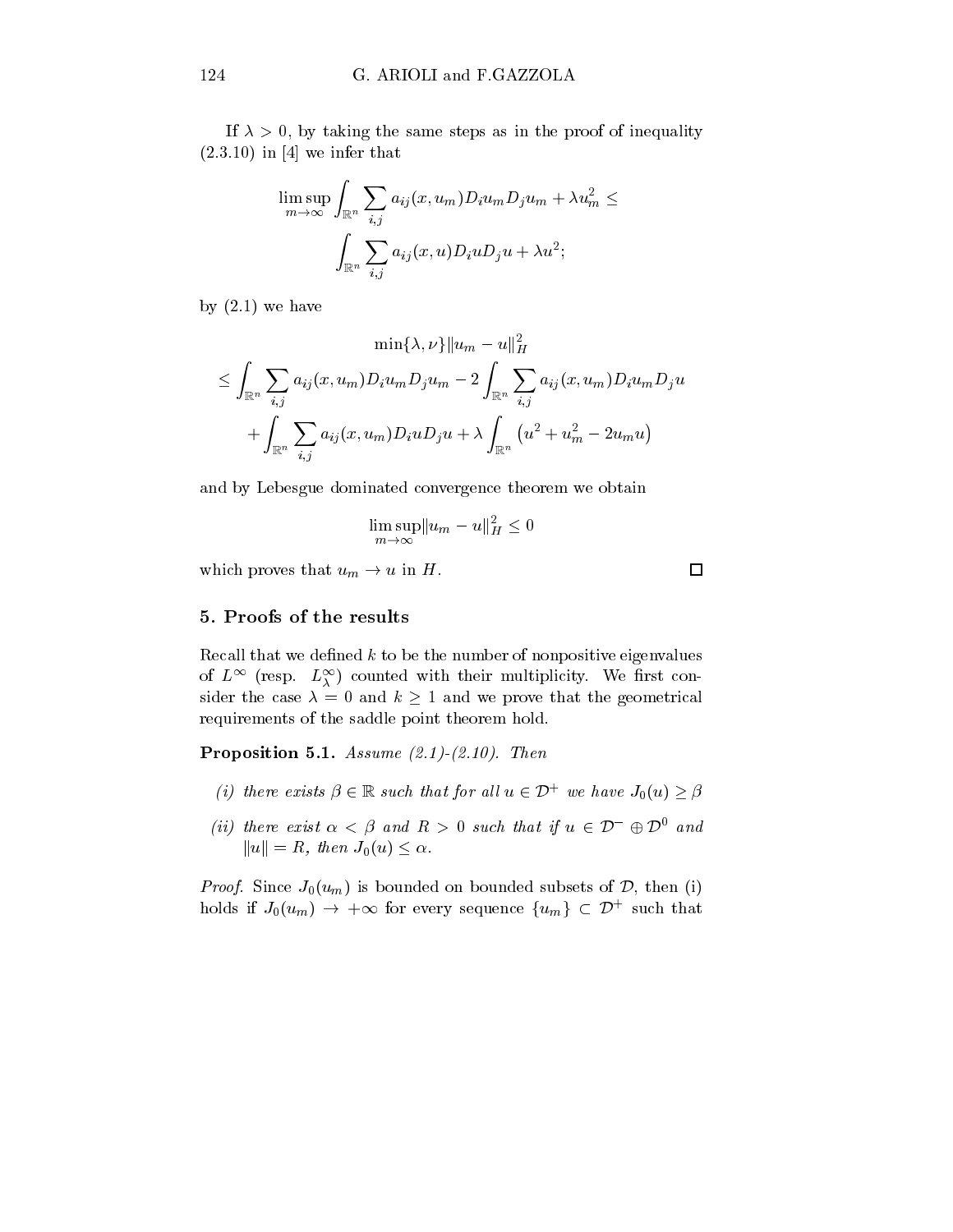$||u_m|| \to \infty$ . Consider a diverging sequence  $\{u_m\} \subset \mathcal{D}^+$ : by Lemma 4.1  $\int_{\mathbb{R}^n} G(x, u_m)/||u_m||^2 \to 0$ , therefore it suffices to prove that for  $m$  large enough

$$
\int_{\mathbb{R}^n} \sum_{i,j} a_{ij}(x, u_m) D_i v_m D_j v_m - \int_{\mathbb{R}^n} b(x) v_m^2 \ge c > 0 , \qquad (5.1)
$$

where  $v_m = \frac{u_m}{\|u_m\|}$ . There exists  $v \in \mathcal{D}$ ,  $\|v\| \leq 1$ , such that  $v_m \rightharpoonup v$ and  $\int_{\mathbb{R}^n} b v_m^2 \to \int_{\mathbb{R}^n} b v^2$  on a subsequence, since  $b \in L^{\frac{n}{2}}$ .

To prove (5.1) we use the same device as in [7].

Let  $l_m = \int_{\mathbb{R}^n} \sum_{i,j} a_{ij}(x, u_m) D_i v_m D_j v_m$ ; as  $\{l_m\}$  is bounded, on a

subsequence  $l_m \rightarrow l$  and two cases may occur:

1)  $l > \int_{\mathbb{R}^n} \sum A_{ij}(x) D_i v D_j v$ . In this case inequality (5.1) follows i;j because  $v \in \mathcal{D}^+$ .

2)  $l \leq \int_{\mathbb{R}^n} \sum A_{ij}(x) D_i v D_j v$ . Then by (2.1) we have  $\mathbf{i}$ 

$$
\nu ||v_m - v||^2 \leq \int_{\mathbb{R}^n} \sum_{i,j} a_{ij}(x, u_m) D_i(v_m - v) D_j(v_m - v)
$$
  
= 
$$
\int_{\mathbb{R}^n} \sum_{i,j} a_{ij}(x, u_m) D_i v_m D_j v_m
$$
  
- 
$$
2 \int_{\mathbb{R}^n} \sum_{i,j} a_{ij}(x, u_m) D_i v_m D_j v
$$
  
+ 
$$
\int_{\mathbb{R}^n} \sum_{i,j} a_{ij}(x, u_m) D_i v D_j v ;
$$

but  $D_i v_m \rightharpoonup D_i v$  in  $L^2$ , and  $a_{ij}(x, u_m) D_i v \rightharpoonup A_{ij}(x) D_i v$  in  $L^2$  by Lebesgue dominated convergence theorem, therefore

$$
\int_{\mathbb{R}^n} \sum_{i,j} a_{ij}(x, u_m) D_i v_m D_j v \to \int_{\mathbb{R}^n} \sum_{i,j} A_{ij}(x) D_i v D_j v,
$$

$$
\int_{\mathbb{R}^n} \sum_{i,j} a_{ij}(x, u_m) D_i v D_j v \to \int_{\mathbb{R}^n} \sum_{i,j} A_{ij}(x) D_i v D_j v ,
$$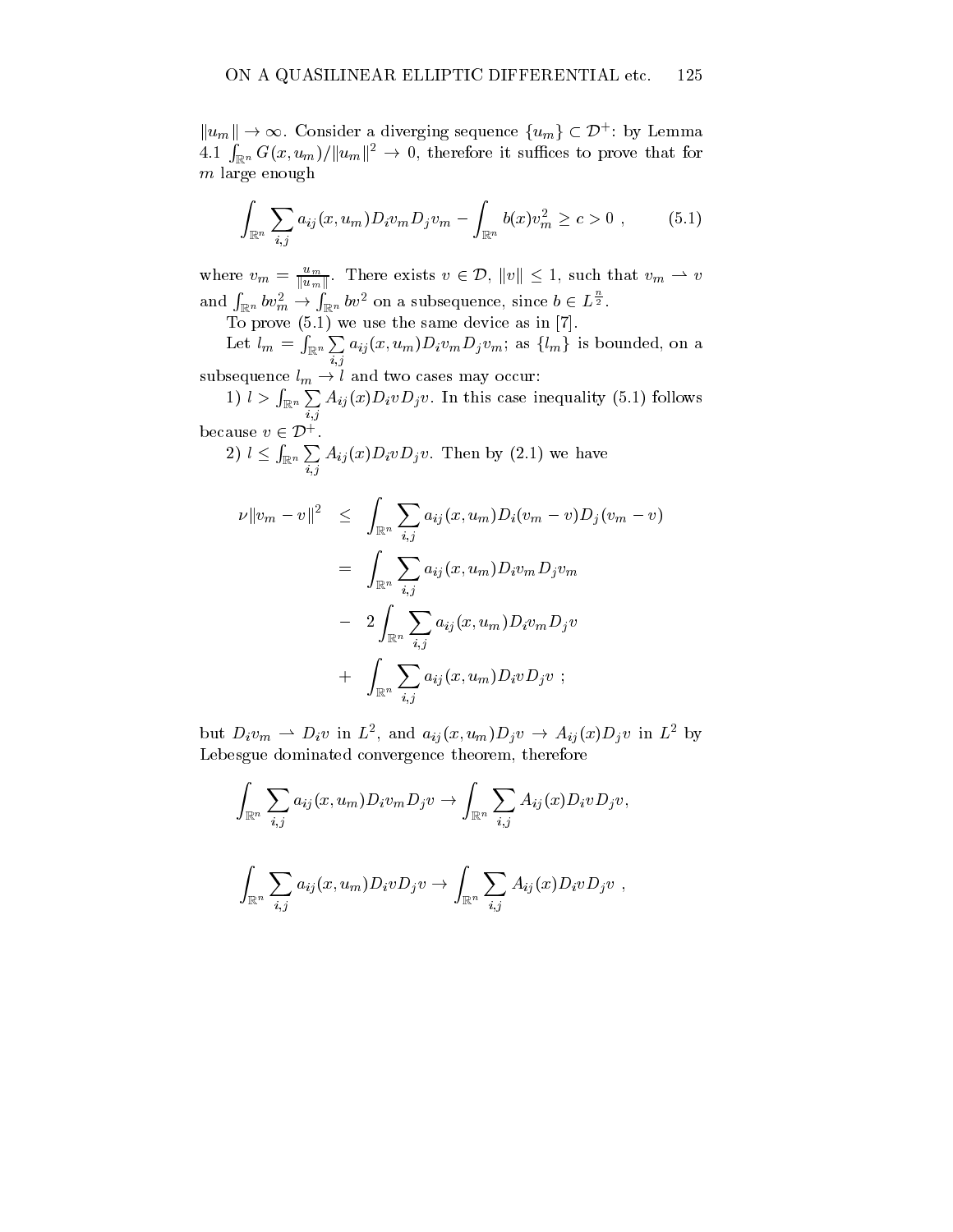hence  $v_m \to v$  in D and (5.1) follows.

To prove (ii) it suffices to prove that if  $\{u_m\} \subset \mathcal{D}^- \oplus \mathcal{D}^0$  is a diverging sequence, then  $J_0(u_m) \to -\infty$ . Since  $\dim \mathcal{D}^- + \dim \mathcal{D}^0$  $+\infty$  and (2.7) holds, then  $G(x, u_m) \to +\infty$  on a subset of  $\mathbb{R}^n$  with positive measure; by (2.10) and Fatou Lemma we infer

$$
\int_{\mathbb{R}^n} G(x, u_m) \to +\infty ;
$$

the result follows by compactness taking into account (2.2) and the fact that if  $u_m \in \mathcal{D}^- \oplus \mathcal{D}^0$ , then the quadratic part of the functional is nonpositive.  $\Box$ 

Similarly, when  $\lambda > 0$  and  $k \ge 1$  the following proposition holds:

**Proposition 5.2.** Assume (2.3)-(2.10) and let  $\lambda > 0$ . Then

- (i) there exists  $\beta \in \mathbb{R}$  such that for all  $u \in H^+$  we have  $J_\lambda(u) \geq \beta$ .
- (ii) there exist  $\alpha < \beta$  and  $R > 0$  such that if  $u \in H^{-} \oplus H^{0}$  and  $||u||_H = R$ , then  $J_\lambda(u) \leq \alpha$ .

Proof. The proof is substantially the same as in Proposition 5.1. We only point out that in order to prove (i), using the same notation of the previous proof, we have to show that for  $m$  large

$$
\int_{\mathbb{R}^n} \sum_{i,j} a_{ij}(x, u_m) D_i v_m D_j v_m - \int_{\mathbb{R}^n} (b(x) - \lambda) v_m^2 \ge c > 0. \quad (5.2)
$$

 $\text{Let} \,\, l_m = \int_{\mathbb{R}^n} \sum_{i,j} a_{ij}(x,u_m) D_i v_m D_j$  $a_{ij}(x,u_m)D_i v_m D_j v_m + \lambda \int_{\mathbb{R}^n} v_m^2$ ; then  $l_m \to l$  up to a subsequence.

If 
$$
l > \int_{\mathbb{R}^n} \sum_{i,j} A_{ij}(x) D_i v D_j v + \lambda \int_{\mathbb{R}^n} v^2
$$
 we are done.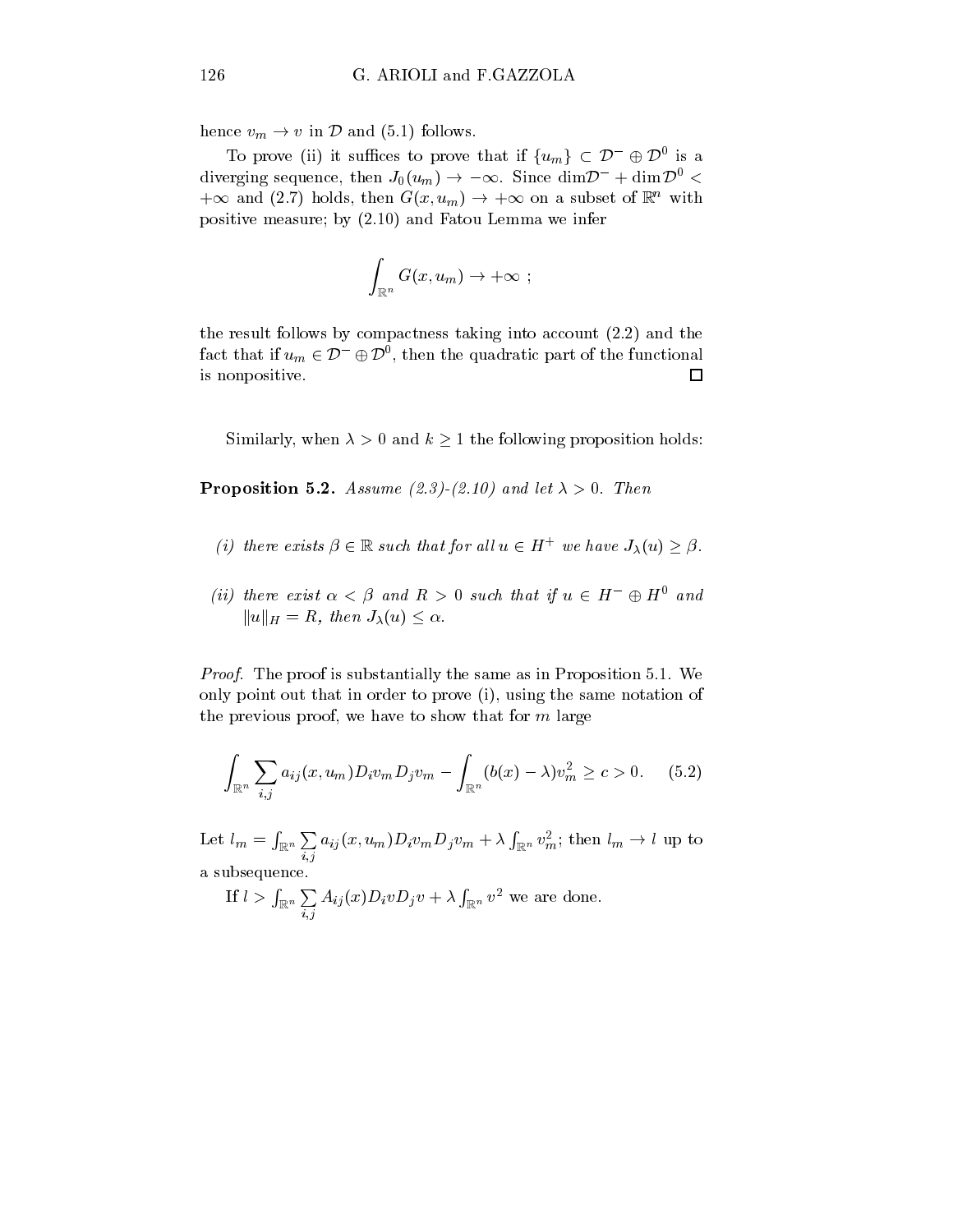If 
$$
l \leq \int_{\mathbb{R}^n} \sum_{i,j} A_{ij}(x) D_i v D_j v + \lambda \int_{\mathbb{R}^n} v^2
$$
, then by (2.1) we have  
\n
$$
\min\{\lambda, \nu\} \|v_m - v\|_H^2 \leq \int_{\mathbb{R}^n} \sum_{i,j} a_{ij}(x, u_m) D_i v_m D_j v_m
$$
\n
$$
- 2 \int_{\mathbb{R}^n} \sum_{i,j} a_{ij}(x, u_m) D_i v_m D_j v
$$
\n
$$
+ \int_{\mathbb{R}^n} \sum_{i,j} a_{ij}(x, u_m) D_i v D_j v
$$
\n
$$
+ \lambda \int_{\mathbb{R}^n} (v^2 + v_m^2 - 2v_m v)
$$

and we conclude as in the proof of Proposition 5.1.

By Lemma 4.4 and the above propositions, the assumptions of Theorem 3.1 are fulfilled and Theorem 2.1 is proved if  $k \geq 1$ .

If  $k = 0$ , then  $L^{\infty}$  (resp.  $L^{\infty}_{\lambda}$ ) is positive definite in  $\mathcal{D}$  (resp.  $H$ ), and by the same argument as in the proofs of the previous propositions we infer that  $J_{\lambda}$  is coercive; furthermore the functional satisfies the PSC condition, therefore it admits a minimum  $u$ . By a standard argument of nonsmooth critical point theory [8] we have  $|dJ_{\lambda}|(u) = 0$ , hence u is a solution in distributional sense of (1.1) and the proof of Theorem 2.1 is complete.

We prove Theorem 2.2 in the case  $\lambda = 0$ , the other being similar. By the definition of the operator  $L^0$  there exists a subspace  $\mathcal{D}_0^+ \subset \mathcal{D}$ of codimension m such that  $(L^0u, u) \geq c||u||^2$  for all  $u \in \mathcal{D}_0^+$ . Recall that  $g_0$  was defined in (2.14), then by (2.9) the map  $s \longmapsto \frac{G(x,s)}{s^2}$  is not increasing for  $s \in [0, +\infty)$ , which together with the semipositivity condition (2.2) yields

$$
J_0(u) \geq \frac{1}{2} \int_{\mathbb{R}^n} \sum_{i,j} a_{ij}(x,0) D_i u D_j u - \frac{1}{2} \int_{\mathbb{R}^n} b(x) u^2 - \frac{1}{2} \int_{\mathbb{R}^n} g_0(x) u^2
$$
  
=  $\frac{1}{2} (L^0 u, u)$